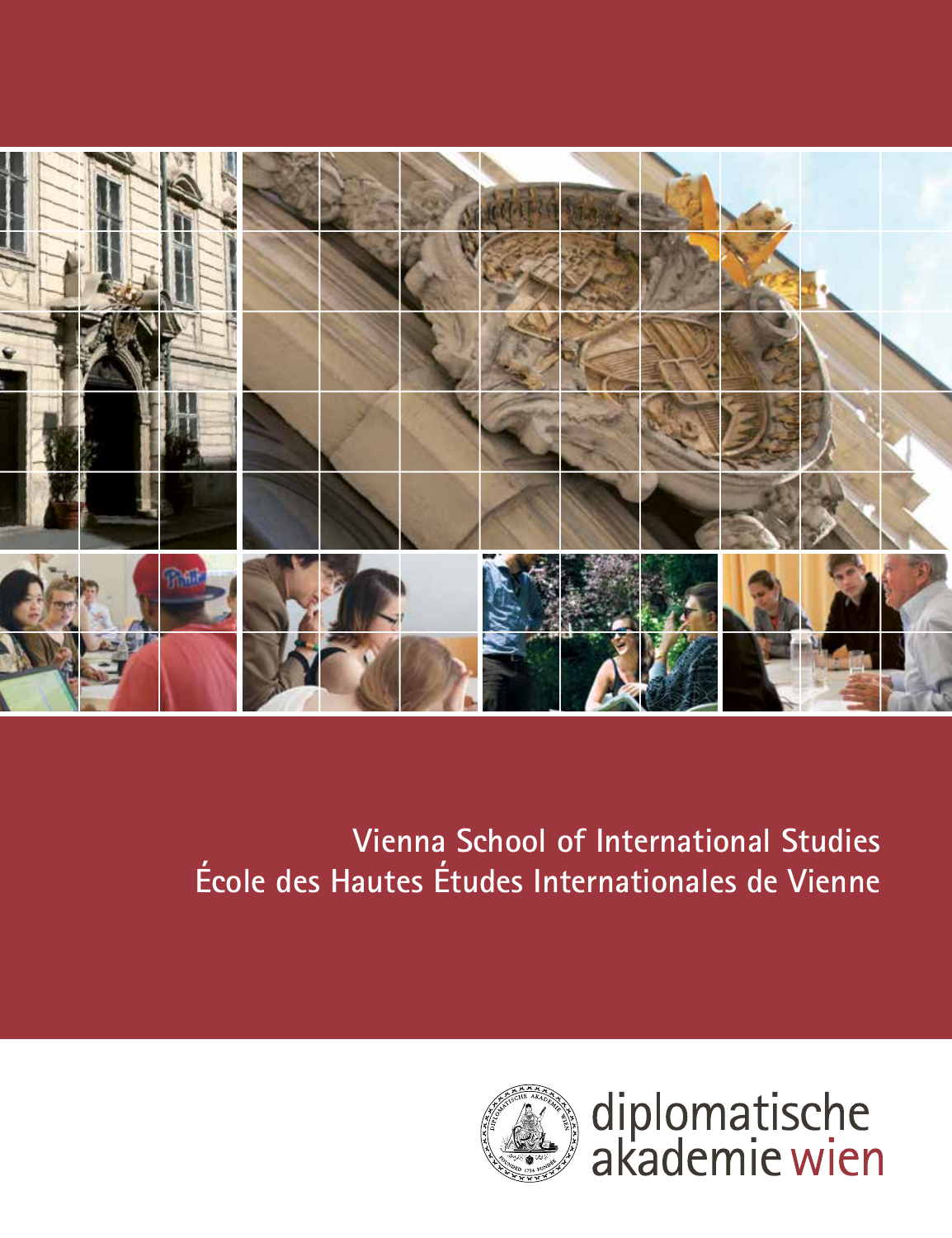

# **MASTER OF ADVANCED** POSTGRADUATE PROGRAMME | **INTERNATIONAL**

# **FULL TIME**

The MAIS programme is a full-time two-**STUDIES (MAIS)** year academic programme which centres on the advanced study of politics and international relations, international economics, history, and international and European law. Students have to complete an interdisciplinary thesis in this researchbased programme. Equipped with an extensive knowledge in international affairs, strong analytical skills, language competency, and the experience of an international community, graduates proceed to positions in international organisations, business and government, or to further research and academic careers. The MAIS is a joint Master's degree of the Diplomatic Academy and the University of Vienna.

**ADMISSION REQUIREMENTS** Candidates must hold a university degree in any discipline (minimum 180 ECTS) and have an excellent command of English (Council of Europe level C2).

## **ADMISSION PROCEDURE**

All applications are reviewed by the MAIS programme committee. Candidates may also be required to sit a written exam and/ or be available for an interview.

| Duration                     | 2 years        |
|------------------------------|----------------|
| Credits                      | 120 ECTS       |
| Instruction Language English |                |
| Tuition fee                  | EUR 25,400     |
|                              | $(2017 - 19)$  |
| Academic degree              | Master of      |
|                              | Advanced       |
|                              | International  |
|                              | Studies (MAIS) |
| Commences                    | October        |

# **IN INTERDISCIPLINARY (IIS)**

**PhD PROGRAMME** 'Interdisciplinary International Studies' (IIS) is a four-year programme jointly organised by the Diplomatic Academy of **INTERNATIONAL STUDIES** Vienna (DA) and the University of Vienna. The new programme is open to graduates (Master's degree) who wish to pursue a research project linking at least two of the four disciplines legal studies, political science, international economics, and history.

The target group of the programme comprises particularly qualified graduates who wish to work on an interdisciplinary topic under the guidance of academics from the chosen areas of study. The interdisciplinary character of this doctoral programme is based on the combination of at least two of the four disciplines – legal studies, political science, international economics and history – in an academic research thesis project. For further information please see www.da-vienna.ac.at/programmes or contact the Diplomatic Academy's registrar at genny.chiarandon@da-vienna.ac.at.

| Duration                     | 4 years          |
|------------------------------|------------------|
| Instruction Language English |                  |
| Tuition fee                  | EUR 12,500 (Prep |
|                              | Year 2017-18)    |
| Academic degree              | Doctor of        |
|                              | Philosophy (PhD) |
| Commences                    | October          |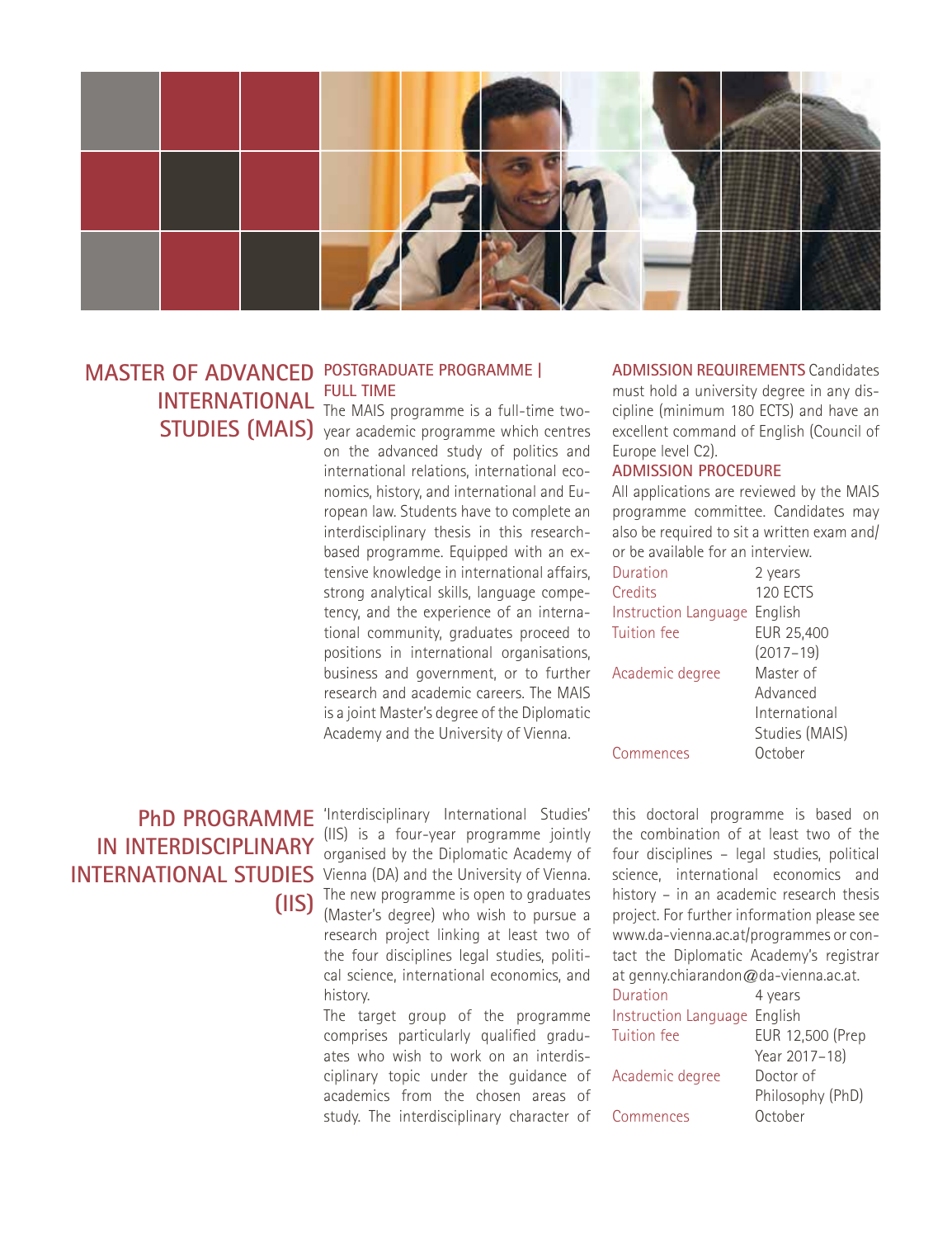

**MASTER OF SCIENCE POSTGRADUATE PROGRAMME | IN ENVIRONMENTAL** 

## **FULL TIME**

The full-time two-year ETIA MSc pro-**TECHNOLOGY AND** gramme combines international studies **INTERNATIONAL** in major political, economic and legal issues concerning the environment and **AFFAIRS (ETIA)** sustainable development with studies of environmental technologies, such as the quality management of air and water, the management of resources and energy, as well as climate change. This interdisciplinary programme is offered jointly by the TU Wien and the Diplomatic Academy of Vienna.

> **ADMISSION REQUIREMENTS** Candidates must hold a university degree in any discipline (minimum 180 ECTS) and have an

excellent command of English (Council of Europe level C2).

**ADMISSION PROCEDURE** All applications are reviewed by the ETIA programme committee. Candidates may also be required to be available for an interview.

| Duration             | 2 years             |
|----------------------|---------------------|
| Credits              | 120 ECTS            |
| Instruction Language | English             |
| Tuition fee          | EUR 25,000          |
|                      | $(2017 - 19)$       |
| Academic degree      | Master of Science   |
|                      | in Environmental    |
|                      | Technology and In-  |
|                      | ternational Affairs |
| Commences            | October             |
|                      |                     |

**DIPLOMA** The Diploma Programme is a one-year **PROGRAMME** <u>full-time</u> interdisciplinary postgraduate programme offering a broad overview of the system of international relations. Particular emphasis is placed upon the relationship between theory and practice and the promotion of plurilingualism by means of an obligatory intensive language training programme. The programme addresses university graduates of all disciplines who wish to pursue an international career.

> **ADMISSION REQUIREMENTS:** Candidates must hold a university degree in any discipline (minimum 180 ECTS) and have an excellent command of English, at least an elementary knowledge of French (A2) and a basic knowledge of German (A1). **ADMISSION PROCEDURE** Admission to the Diploma Programme is by means of a competitive entrance examination

which can be sat either at an Austrian mission outside Austria or at the DA in Vienna. Exams usually take place in February/March. A reading list is available to help candidates prepare for the entrance examination. This, together with a past examination paper, as well as the exact dates for the exams may be found under www.da-vienna.ac.at/programmes/ diploma\_programme.

| Duration                                 | 1 year            |
|------------------------------------------|-------------------|
| Credits                                  | 60 ECTS           |
| Instruction Language English, French and |                   |
|                                          | German            |
| Tuition fee                              | EUR 12,500        |
|                                          | $(2017 - 18)$     |
| Award                                    | Diploma of the    |
|                                          | Diplomatic        |
|                                          | Academy of Vienna |
| Commences                                | October           |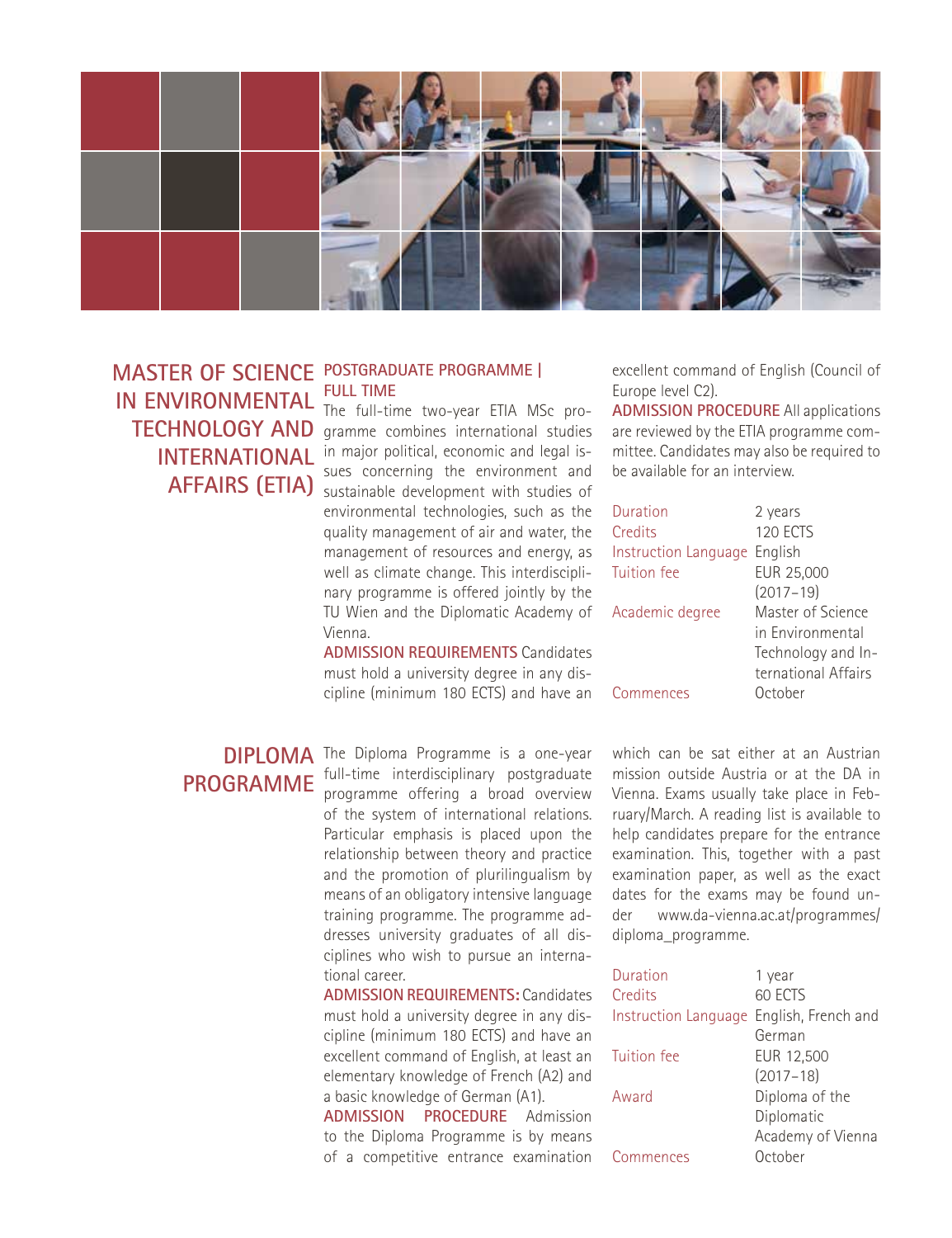

## **CAREER DEVELOPMENT CAREER CENTRE** The Diplomatic Academy

of Vienna helps its students to actively prepare themselves for their chosen international careers. Throughout the academic year, both staff and professors of the Academy offer individual counselling and support in career planning tailored to individual needs and career choices. Targeted events for career planning in the form of workshops, lectures, presentations and discussions allow students to make direct contact with leading personalities from the worlds of diplomacy, politics, business, culture, international organisations and NGOs.

**OUR GRADUATES** The DA has more than 2,000 alumni of its graduate programmes. They come from more than 115 different countries. Many DA graduates have become diplomats but even more have chosen different careers, in particular in the public administration of their countries, in EU institutions, international organisations and the private sector. Since 1990 the DA Executive Training Programmes have trained more than 1,500 young diplomats and civil service officials from Central, Eastern and Southeastern Europe, as well as from Central Asia, the Caribbean and Pacific Islands. Over the years, many participants in these courses have advanced to top positions in their chosen field. To honour exceptionally successful graduates, in 2010 the DA introduced its Alumni Hall of Fame, into which each year new high achievers are inducted.

**CLUB DA** The primary function of the Alumni Association of the Diplomatic Academy of Vienna (ClubDA) is to foster and maintain contacts between former students and the Academy. An annual international meeting of DA alumni in Vienna provides great opportunities for networking, as do regional alumni meetings in big cities around the world.

Furthermore, ClubDA offers support to current students and young alumni. Mentors are available to give advice and support to students who are looking for a job. In addition, alumni make job openings known on the Club's website. In this way the large network of DA alumni is able to make a significant contribution to the DA's career services.



This chart is based on the data of 940 alumni. Please note that some of those have changed their career paths over the years so the sum of all mentioned fields of work exceeds 100 per cent.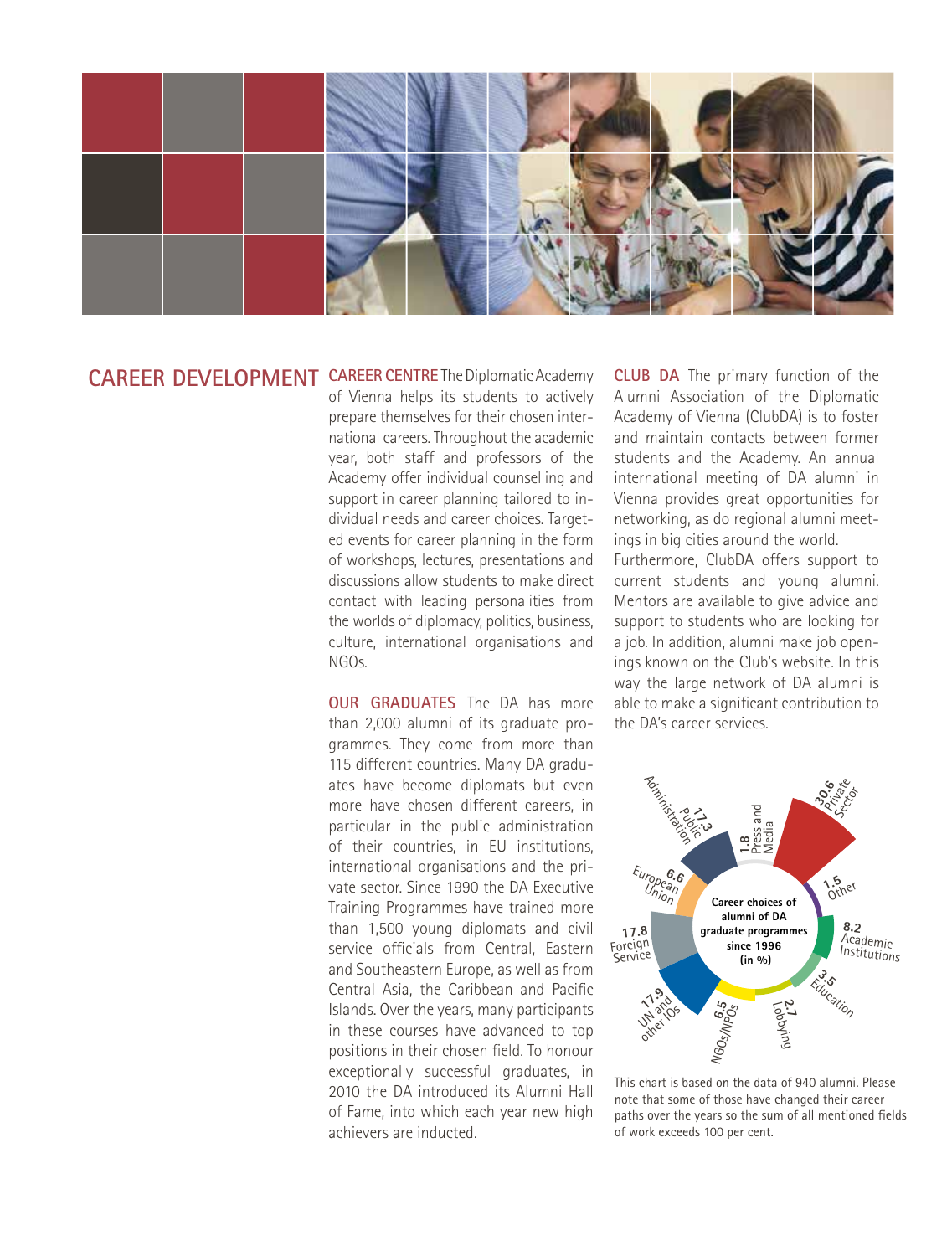

## **THE DIPLOMATIC ACADEMY OF VIENNA**



It was both a particular honour and a great pleasure for me, a graduate of the Diplomatic Academy of Vienna myself, to return here in April 2009 as Director after forty years of practical experience in the diplomatic service and in politics.

Looking at my own personal experience, I consider it especially important that the Academy's curricula reflect at any given time the latest political and economic developments. In addition to our academic programmes, we encourage our students to participate in a wide variety of extracurricular activities.

Like our students I appreciate to the full the truly international atmosphere at the DA which is a result of students from all over the world studying here. In the academic year of 2015–16 we had 173 students from more than 48 countries, thus generating an atmosphere of vibrant plurilingualism on our campus.

> **Hans Winkler Director of the Diplomatic Academy of Vienna**

The Diplomatic Academy is a postgraduate professional school, dedicated to preparing talented university and college graduates for international careers and positions of leadership in international organisations and the EU. The main academic areas encompass international relations, political science, international and EU law, economics, history and languages. We equip our students not only with the academic qualifications, but also the intercultural competences, negotiation and management skills which are today the essential and often decisive prerequisites for the successful entry into many international professions.

The faculty of the Diplomatic Academy of Vienna includes recognised academics, professionals and decision-makers from business and finance, the public sector and international organisations. The wide array of teaching methods offered at the DA provide students with a sustainable way of learning, adapted to individual learners and groups, and supported by tutorials.

The Diplomatic Academy's unique teaching philosophy is built on five pillars:

- the highest academic standards
- $\blacksquare$  multidisciplinary training
- $\blacksquare$  the interplay between theory and practice
- full competence in languages
- an optimal student-teacher ratio

This teaching philosophy ensures that students receive a world-class education in international affairs, an endeavour begun by the Empress Maria Theresa when she founded the Oriental Academy in 1754 to train young men for the diplomatic service of the Habsburg monarchy. Out of the Oriental Academy evolved first the Consular Academy and in 1964 the Diplomatic Academy of Vienna, which in 1996 was granted the status of an independent public institution. Our students thus profit from a long academic history, since the Academy is the second oldest of its kind worldwide.